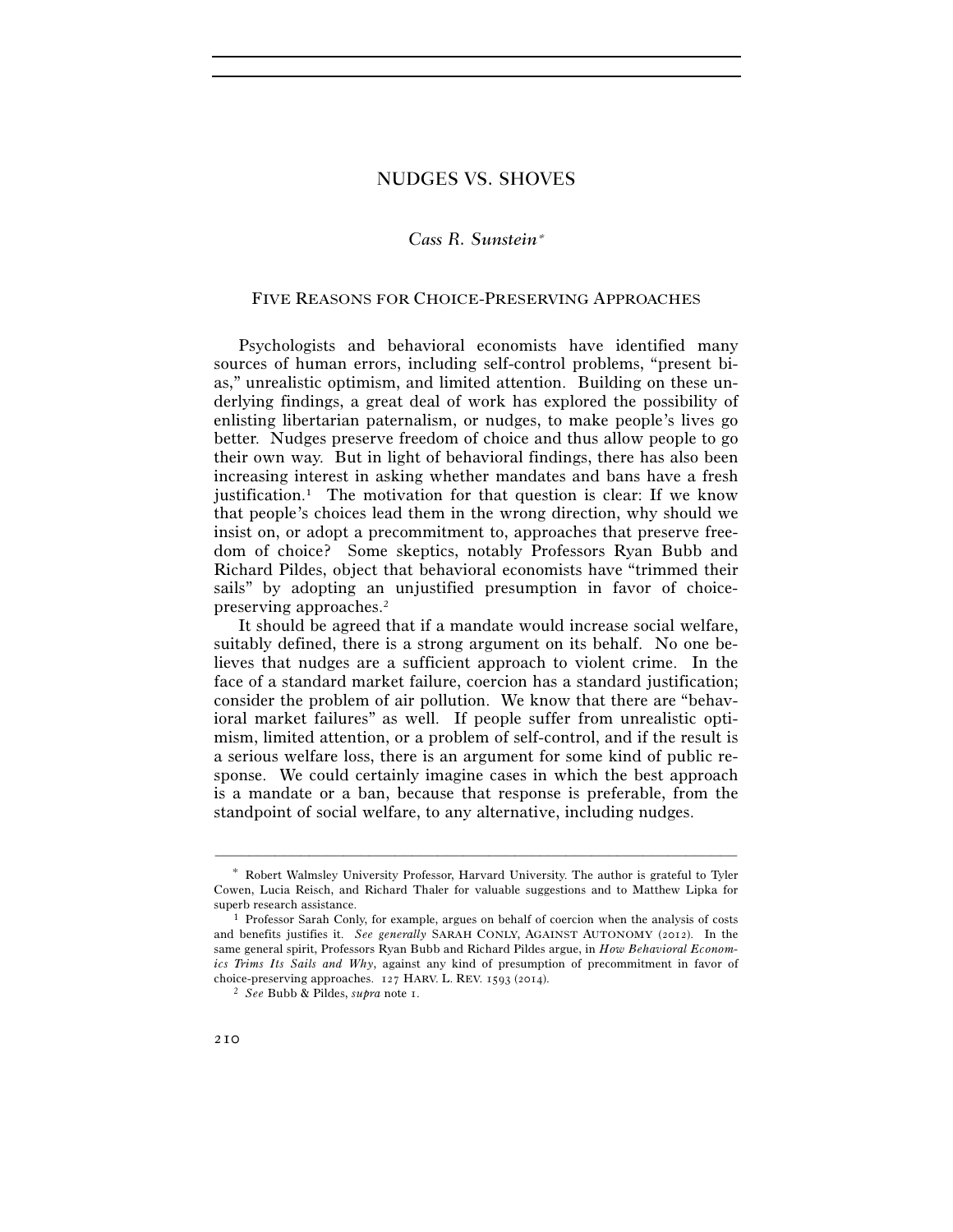2014] *NUDGES VS. SHOVES* 211

Nonetheless, there are many reasons to think that if improving social welfare is the goal, nudges have significant advantages and are often the best approach. They may well have high benefits without high costs, and in any case their net benefits may be higher than those of alternative approaches. Five points are especially important.

First, choice-preserving approaches make sense in the face of heterogeneity. By allowing people to go their own way, they reduce the high costs potentially associated with one-size-fits-all solutions, which mandates often impose. Second, those who favor nudges are alert to the important fact that public officials have limited information and may themselves err. If nudges are based on mistakes, the damage is likely to be less severe than in the case of mandates, because nudges can be ignored or dismissed. Third, nudges respond to the fact that public officials may be improperly affected by the influence of wellorganized private groups (the public choice problem). If so, the fact that people can go their own way provides an important safeguard, at least when compared with mandates. Fourth, nudges have the advantage of avoiding the welfare loss that people experience when they are deprived of the ability to choose. In some cases, that loss might be severe. Fifth, nudges recognize that freedom of choice can be seen, and often is seen, as an intrinsic good, which government should respect if it is to treat people with dignity.

In light of these points, it makes sense for regulators to give careful consideration to choice-preserving approaches, and generally to adopt a (rebuttable) presumption in their favor, at least where no standard market failure is involved.<sup>3</sup> To adopt such a presumption, there is no need for any kind of sail-trimming, or for indulging a strong or naïve precommitment to freedom of choice, or for focusing on political feasibility.<sup>4</sup> To be sure, the various points will have different degrees of force in different contexts. In some settings, for example, the interest in freedom of choice has overwhelming importance; in others, people do not much care about it, and its intrinsic value is modest. In the face of behavioral market failures, the presumption in favor of choicepreserving approaches is a pragmatic one, and an analysis of the context may suggest that a more aggressive intervention is justified. But from the standpoint of both liberty and welfare, the presumption matters.

<sup>–––––––––––––––––––––––––––––––––––––––––––––––––––––––––––––</sup> 3 To be sure, choice-preserving approaches might make sense in the face of such failures as well (such as an absence of information).<br><sup>4</sup> This is my principal disagreement with Bubb and Pildes. The interest in choice-preserving

approaches is based on an appreciation of the five considerations outlined here; it should hardly be seen to reflect a capitulation to political constraints or as an artificial effort to truncate the set of potential policy responses.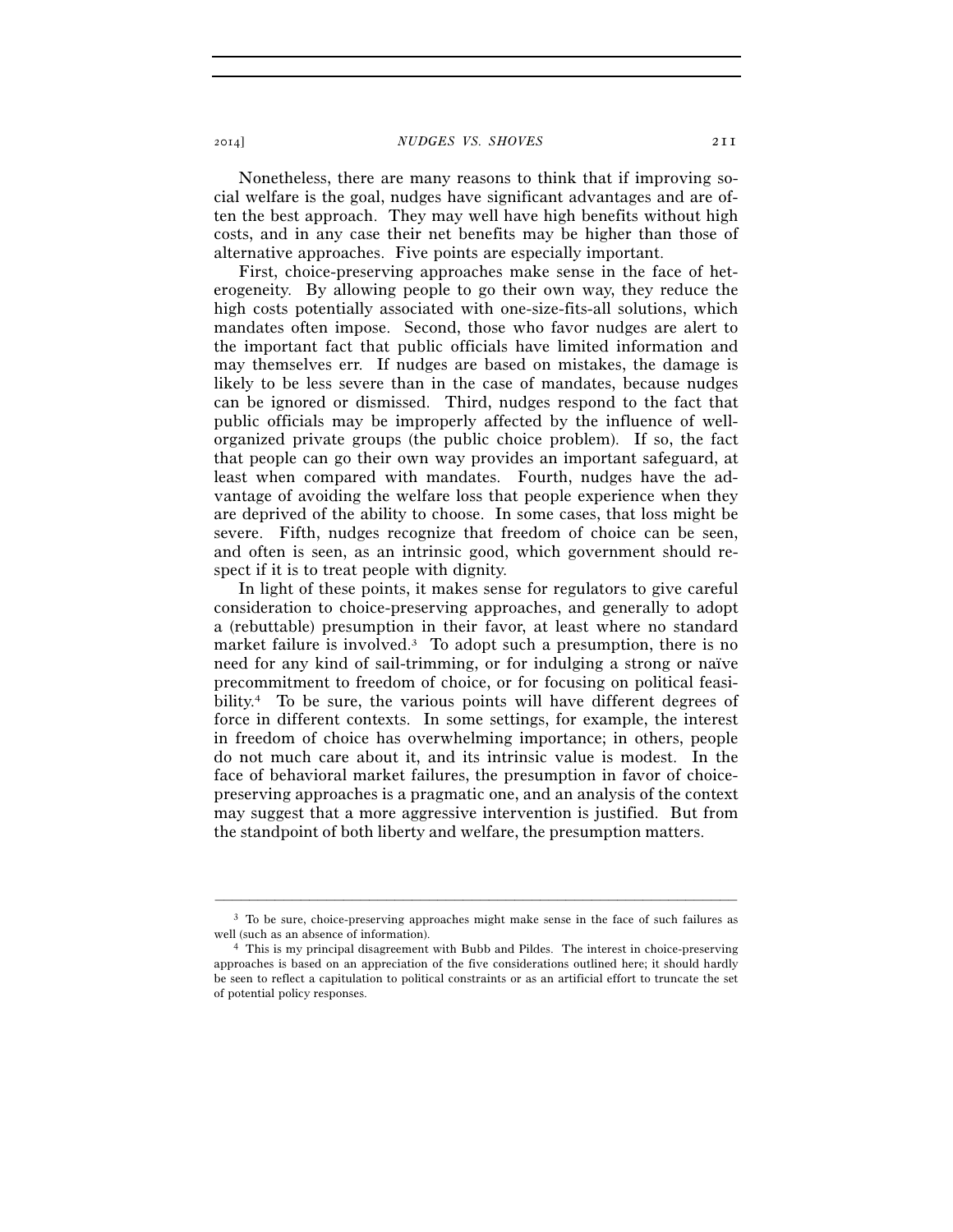### SAVINGS, CREDIT MARKETS, AND FUEL ECONOMY

Consider three illustrative problems.<sup>5</sup>

1. Behavioral economists have devoted a great deal of attention to automatic enrollment in retirement plans. Because of inertia and "present bias," and perhaps because of optimistic bias, many employees fail to sign up. Automatic enrollment increases participation rates, and thus people's savings, while also preserving freedom of choice. The problem is that if the default contribution rate is lower than what employees would otherwise choose (say, three percent, as it has been under many automatic enrollment plans), then the result of automatic enrollment might be to *decrease* aggregate savings, if and because the default rate turns out to be sticky.<sup>6</sup> As Bubb and Pildes emphasize, this is an ironic result for those who want to use nudges to increase people's welfare during retirement.7

The natural response, however, is not to abandon libertarian paternalism or choice-preserving approaches, but to choose a better default. One possibility is "automatic escalation," which increases savings rates each year until the employee hits a predetermined maximum.8 Another possibility is to select a higher default contribution. No one denies that nudges can go wrong. If they do, the challenge is to get them right. The objection to unduly low default contribution rates operates within the family of libertarian paternalism.

But there is a more fundamental objection, which questions freedom of choice altogether. Suppose that people opt out of  $40I(k)$  plans for reasons that are bad, in the sense that the decision to opt out makes their lives worse (by their own lights). Perhaps the relevant people have a general (and unjustified) distrust of the financial system or of their employer, and so they elect not to save at all. Perhaps they suffer from an acute form of present bias. Perhaps those who opt out are most likely to suffer (a lot) as a result of doing so. If so, the argument for a mandate gains force on welfare grounds. Indeed, critics might go further and argue for some kind of comprehensive welfare assessment, by public officials, of optimal savings rates, and ask those officials to build mandates on the basis of that assessment.9

This conclusion cannot be ruled out in principle, but there are reasons for considerable caution, rooted in the five points catalogued above. In assessing the rationality of those who opt out, public

<sup>–––––––––––––––––––––––––––––––––––––––––––––––––––––––––––––</sup> 5 All of these are explored in detail in the Bubb and Pildes article. *See* Bubb & Pildes, *supra* note 1, at 1607-1677. 6 *See* Bubb & Pildes, *supra* note 1, at 1618–19. 7 *Id.*

<sup>8</sup> *See* Shlomo Benartzi & Richard H. Thaler, *Behavioral Economics and the Retirement Savings Crisis*, 339 SCIENCE <sup>1152</sup>, 1152 (2013). 9 *See id.*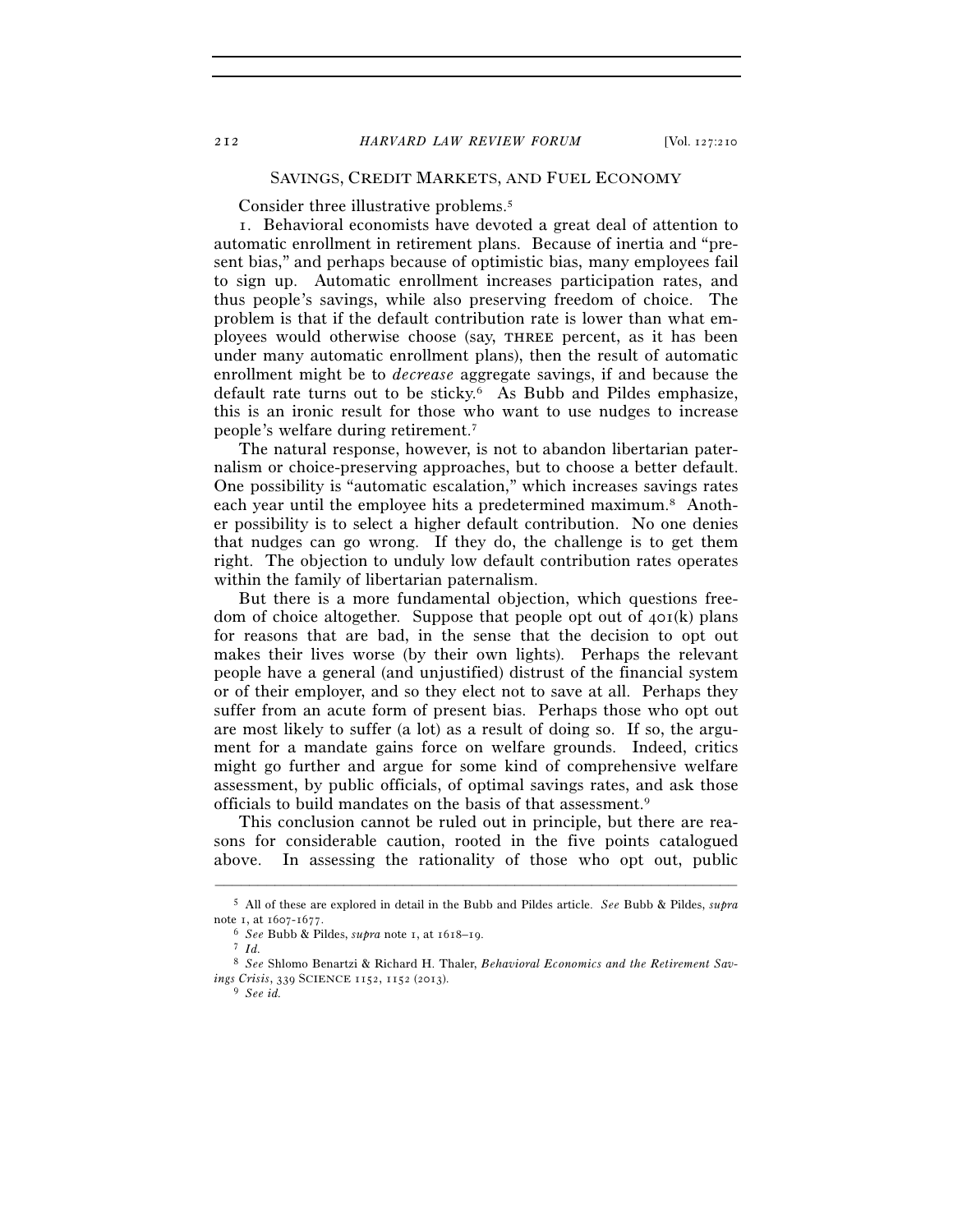2014] *NUDGES VS. SHOVES* 213

officials might be wrong. As compared to a nudge, a mandate might include people in the system who would benefit from such inclusion, but it might also get people into the system who would be harmed. It is important, and may be difficult, to know the size of the two groups or the magnitude of their losses. Those who opt out might do so not for bad reasons, or because they are ignoring their future selves, but because they need the money now; perhaps they are making a sensible tradeoff between their current and future welfare. To say the least, a comprehensive welfare assessment of optimal savings rates is exceedingly difficult on both normative and empirical grounds, especially in view of heterogeneity in the population and economic and demographic changes over time.

Moreover, any form of coercion will impose a welfare loss on choosers, some of whom want to exercise their autonomy and would undoubtedly be frustrated to find that they cannot. And if freedom of choice has intrinsic value or can promote learning, then there are additional reasons to avoid mandates. To be sure, the social security system does compel savings, and for a mixture of legitimate reasons; some people think that the program should be expanded to increase the level of mandatory savings. But even if so, private retirement plans have an important place for savers, and the question is whether the current voluntary system should become more coercive. If the evidence demonstrates that a more coercive approach would make people's lives better, that approach should be on the table. But the fact of heterogeneity and the risk of government error argue strongly in the direction of nudges.

It is true that default rules tend to be "sticky." But it is also true that people reject defaults when that harm is clearly apparent to them. That fact is an important safeguard.10

2. In the context of financial products, behavioral economists have emphasized the potential value of two nudges: disclosure and defaults. Both of these tools played a role in the Credit Card Accountability Responsibility and Disclosure  $Act^{11}$  (CARD), enacted in 2009. One of its provisions is a small nudge: every month, companies must disclose the interest savings from paying off the full balance within thirty-six months, instead of making only minimum payments every month.<sup>12</sup> It is easy to be skeptical about disclosure requirements of this kind.13

<sup>10</sup> *See* John Beshears et al., The Limitations of Defaults 8 (Sept. 15, 2010) (unpublished manuscript), *available at* http://www.nber.org/aging/rrc/papers/onb10-02.pdf, *archived at* http://perma.cc/9P94-TQZM.<br><sup>11</sup> Pub. L. No. 111-24, 123 Stat. 1734 (2009) (codified in scattered sections of 5 U.S.C., 11

U.S.C, 15 U.S.C, 20 U.S.C., and 31 U.S.C.). 12 *Id.* § 201, 123 Stat. at 1743–45. 13 Bubb & Pildes, *supra* note 1, at 1598.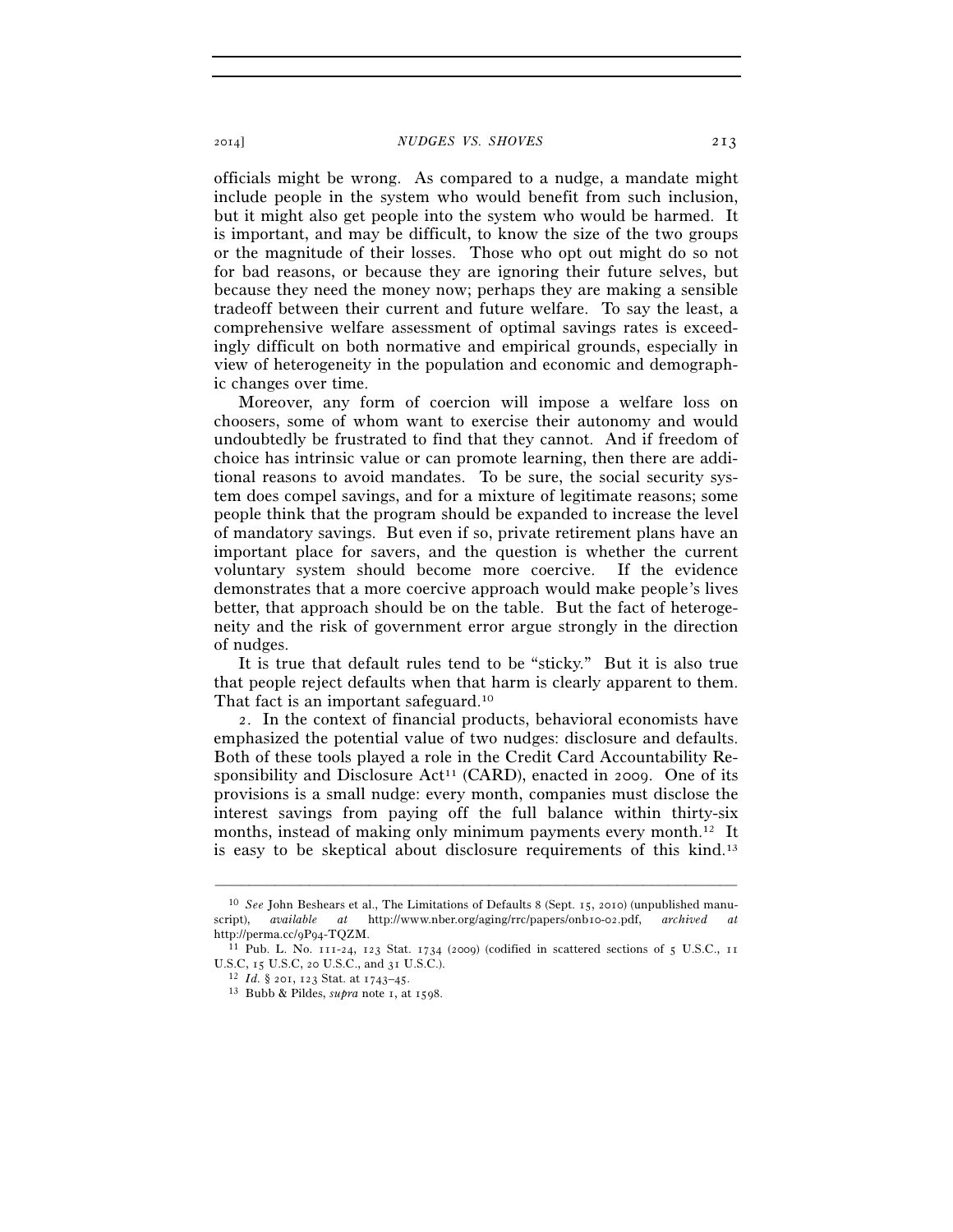But existing research finds that the consequence has been to reduce interest payments by  $\frac{1}{2}$  million a year — not a huge amount, but far from trivial.<sup>14</sup>

The CARD Act contains other seemingly modest provisions designed to limit credit card fees. For example, companies are forbidden to impose fees on cardholders who go over their credit limit unless cardholders agree to opt in to authorize that practice.15 In addition, banks must give cardholders a forty-five-day advance notice of rate increases, and they must inform cardholders of their right to cancel the account before such increases go into effect.16 Cardholders must also be provided with statements that inform them exactly how long it would take to pay the outstanding balance if they made only the minimum monthly payments.<sup>17</sup>

What are the effects of these provisions? The answer is that they have contributed to substantial decreases in both over-limit fees and late fees — with the overall package saving U.S. credit card users no less than \$20.8 billion annually.18 Notably, cardholders with low credit scores appear to be the biggest beneficiaries.<sup>19</sup> To be sure, and importantly, the package includes mandates as well as nudges, and it would be useful to quantify the effects of both — but there is no question that nudges have played a beneficial role.

In terms of default rules, a great deal of skeptical attention<sup>20</sup> has been paid to the regulatory effort by the Federal Reserve Board to protect consumers from high bank overdraft fees.<sup>21</sup> To provide that protection, the Board issued a regulation, in 2009, banning banks from automatically enrolling people in overdraft "protection" programs; instead, customers have to sign up.<sup>22</sup> In principle, the regulation should have had a very large effect, but the available evidence, catalogued in an important article by Lauren Willis, suggests that the effect has not been nearly as large as might be expected.<sup>23</sup> The reason is that people

<sup>14</sup> Sumit Agarwal et al., *Regulating Consumer Financial Products: Evidence from Credit Cards* 4 (Nat'l Bureau of Econ. Research, Working Paper No. 19484, 2013), *available at* http://www.nber.org/papers/w19484, archived at http://perma.cc/XW3V-GDUD.<br>
<sup>15</sup> § 102, 123 Stat. at 1738–40.<br>
<sup>16</sup> *Id*. § 101, 123 Stat. at 1735–36.<br>
<sup>17</sup> *Id*. § 201, 123 Stat. at 1743–45.<br>
<sup>18</sup> *See* Agarwal et al., *s* 

<sup>20</sup> *See* Lauren E. Willis, *When Nudges Fail: Slippery Defaults*, 80 U. CHI. L. REV. 1155, 1174– 75 (2013) (explaining the regulation); Bubb & Pildes, *supra* note 1, at 1655–56 (drawing on and

endorsing Willis's critique). 21 Requirements for Overdraft Services, 12 C.F.R. § 205.17 (2010). 22 *See id.* § 205.17(b). 23 *See* Willis, *supra* note 20.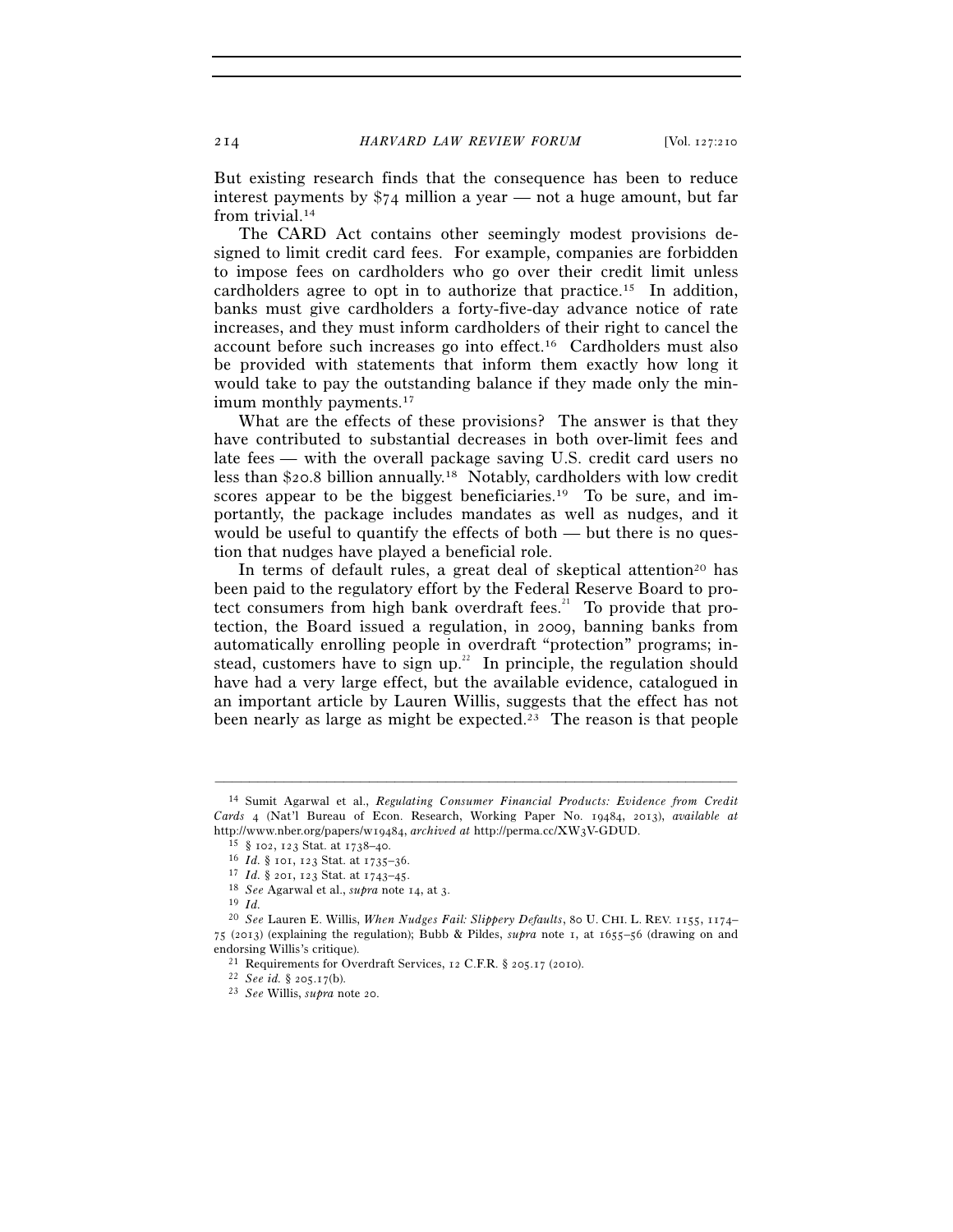are opting into the program, and thus rejecting the nonenrollment default, in significant numbers.<sup>24</sup>

But we should be careful before drawing strong conclusions from this example, and it would be premature to conclude that the regulation has failed. Large numbers of people are no longer enrolled in the programs. The precise figures remain unclear, but the overall level of opt-in seems to be around fifteen percent; to that extent, the opt-in default has been at least somewhat sticky.25 Moreover, the largest proportion of people who opt in are those who actually go over their checking limits.26 For such people, it is plausible to think that opting in is a good idea. If they cannot borrow from their bank, they might have to borrow from someone else — which would mean a level of inconvenience (an important consideration in light of the scarcity of time) and potentially equivalent or higher interest rates. With these points in mind, we might consider the possibility that the Federal Reserve's approach is, on balance, a tribute to the sense and value of choice-preserving approaches.

It is true that to evaluate the existing situation, we would need to know a lot more about the population of people who opt in. Perhaps they are insufficiently informed or attentive. Perhaps they are paying interest charges unnecessarily. If so, there is a good argument that further steps should be taken, perhaps in the form of textual reminders that they are about to incur charges. Nor can we exclude the possibility that in some settings (for example, those involving teaser rates), a mandate or ban might be justified to protect customers.<sup>27</sup> But to reach that conclusion, we would need to have a clear sense that the benefits justify the costs, and to investigate the risk of unintended bad consequences.28

3. Motor vehicles emit pollution, and the use of gasoline increases American dependence on foreign oil. On standard economic grounds, there is a market failure, and the best response seems to be some kind of tax designed to ensure that drivers internalize the social costs of their activity. But behaviorally informed regulators would be inclined to suspect that when consumers purchase cars, many do not give sufficient attention to the costs of operation, and hence that they buy too many fuel-inefficient vehicles. Even if they try, consumers might not

<sup>24</sup> *Id.* at 1184. 25 *Id.*

<sup>26</sup> Todd J. Zywicki, *The Economics and Regulation of Bank Overdraft Protection* 17–19 (George Mason Univ. Law & Econ. Research Paper No. 11-43, 2013), *available at* http://papers.ssrn.com/sol3/papers.cfm?abstract\_id=1946387, *archived at* http://perma.cc/3TBK-KNCA. 27 Bubb & Pildes, *supra* note 1, at 1597–98. 28 Zywicki, *supra* note 26, at 25.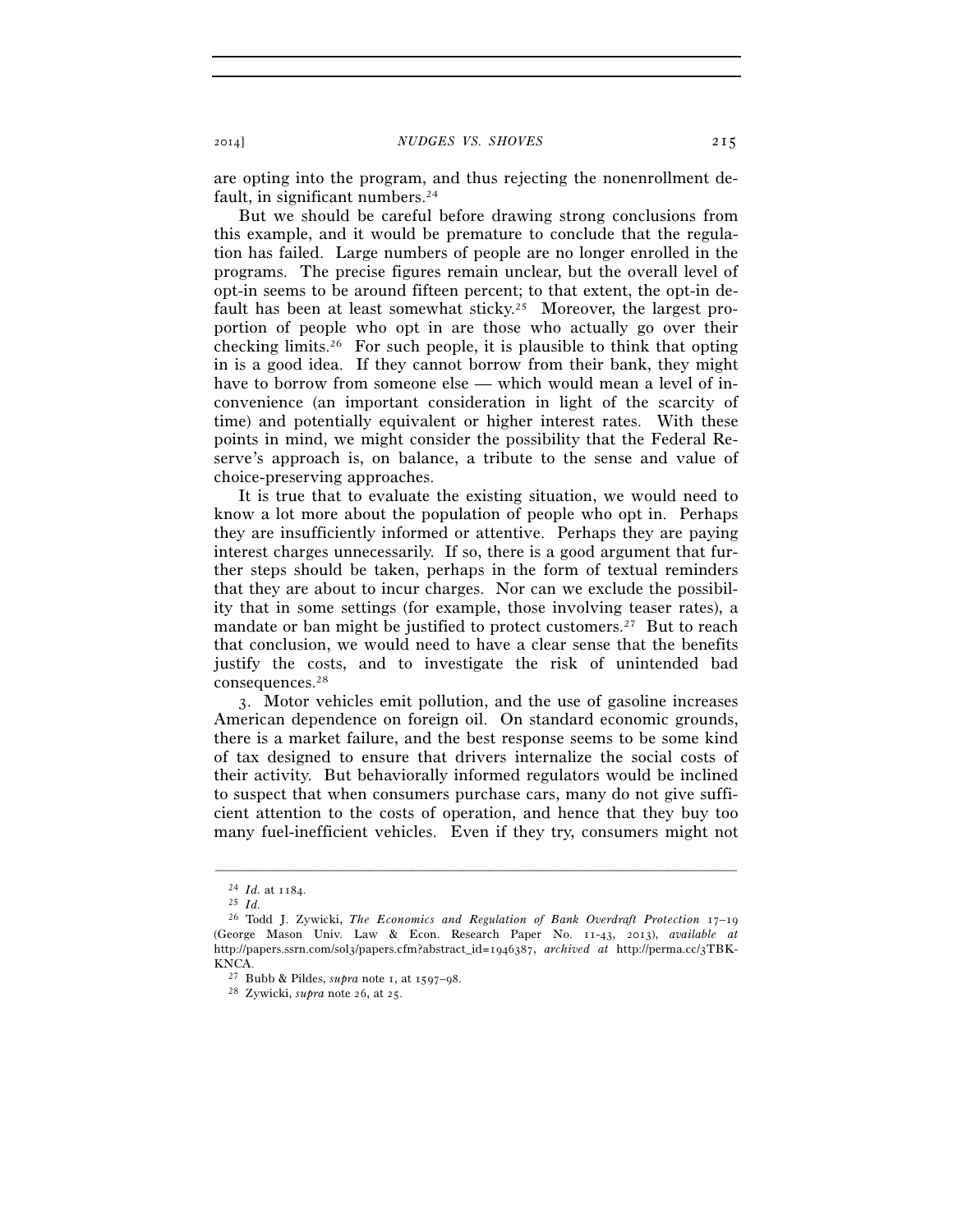216 *HARVARD LAW REVIEW FORUM* [Vol. 127:210

have a sufficient understanding of those costs, because it is not simple to translate differences in miles per gallon (MPG) into economic and environmental consequences. An obvious nudge would be disclosure, in the form of a fuel economy label that would correct the kind of behavioral market failure that comes from limited attention.<sup>29</sup>

But it would be possible to wonder whether the label would prove entirely effective; this is an empirical question. If it is not, people will purchase cars that are less fuel-efficient than would be socially optimal. True, a corrective tax might reduce that problem, but if, at the time of vehicle purchase, consumers neglect fuel costs, it might be best to combine the tax with some kind of subsidy for fuel-efficient cars. And if consumers (at the time of purchase) are genuinely inattentive to the costs of operating a vehicle, then it is not entirely impossible that fuel economy standards, which are strongly disfavored on standard economic grounds, might themselves turn out to be justified.

In exploring the case for mandates rather than nudges, Bubb and Pildes make precisely this argument.<sup>30</sup> In support of that argument, they might have explored two kinds of consumer savings from fuel economy standards, not involving externalities at all: money and time. In fact, the vast majority of the quantified benefits from recent fuel economy standards come not from environmental improvements, but from money saved at the pump; turned into monetary equivalents, the time savings are also significant. For the most recent and ambitious of those standards, the Department of Transportation found consumer economic savings of about \$529 billion; time savings of \$15 billion; energy security benefits of  $\S$ 25 billion; carbon dioxide emissions reductions benefits of \$49 billion; other air pollution benefits of about \$14 billion; and less than  $\overline{\mathcal{S}}_1$  billion from reduced fatalities.<sup>31</sup> The total projected benefits are \$633 billion over fifteen years, of which a remarkable eighty-four percent come from savings at the pump, and eighty-six percent from those savings along with time savings.<sup>32</sup>

The problem is that on standard economic grounds, it is not at all clear that these consumer savings should be allowed to count in the analysis, because they are purely private savings and do not involve externalities in any way. In deciding which cars to buy, consumers can certainly take account of the private savings from fuel-efficient cars. Where is the market failure? If the problem lies in a lack of information, the standard economic prescription overlaps with the

<sup>29</sup> Indeed, such a nudge is in place. *See* CASS M. SUNSTEIN, SIMPLER (2013). 30 Bubb & Pildes, *supra* note 1, at 1675–77. 31 NAT'L HIGH. TRAF. SAFETY ADMIN., FINAL REGULATORY IMPACT ANALYSIS:

CORPORATE AVERAGE FUEL ECONOMY FOR MY 2017–MY 2025 PASSENGER CARS AND LIGHT TRUCKS <sup>49</sup> tbl. 13 (2012). 32 *Id.*